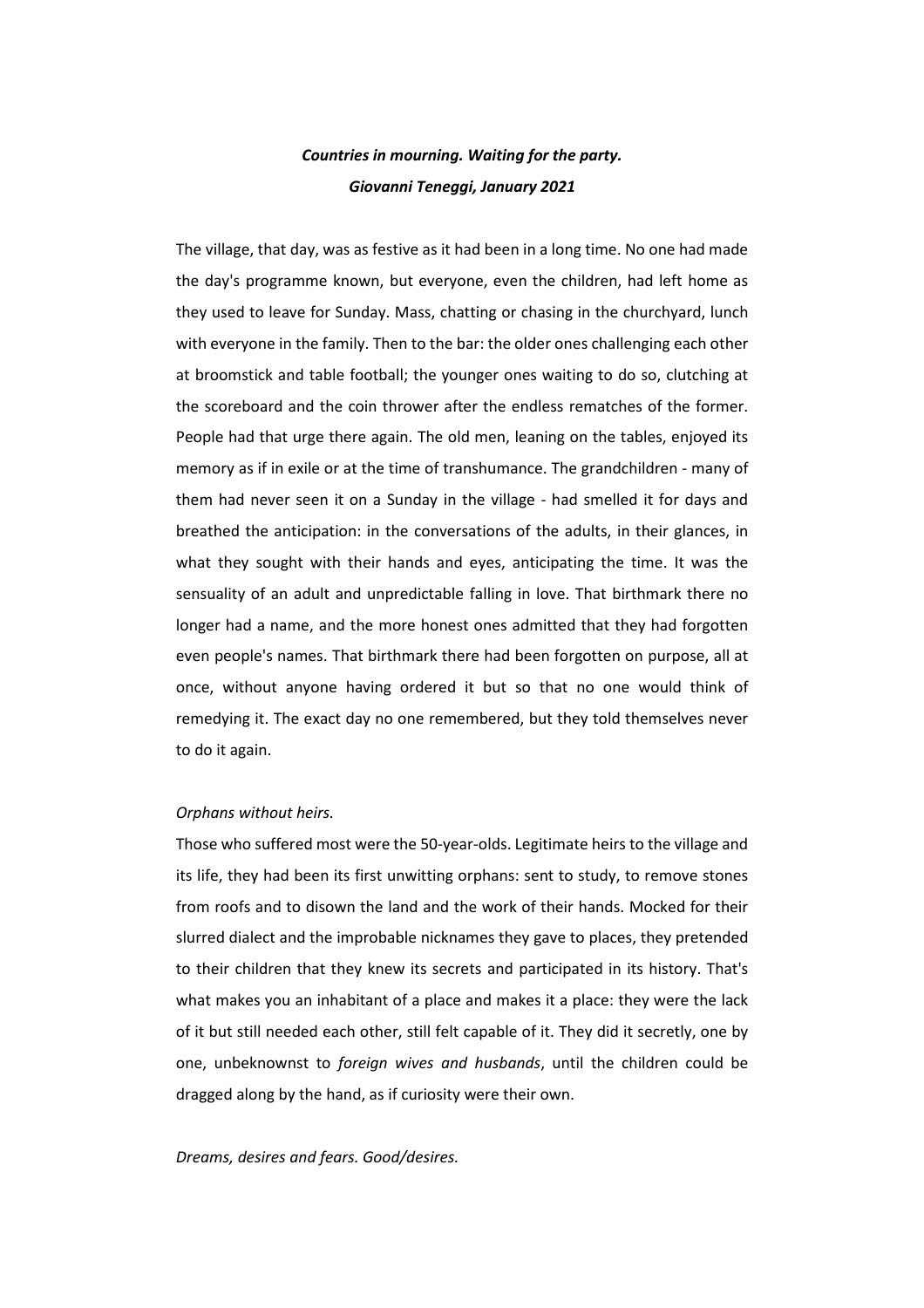Someone had betrayed by giving in to the desire to resume history: transfugues, far from the country, with cafeteria and gym chatter between casual acquaintances. One had known and sought each other forever and all it took was a word (a nickname, a fact, a day) to be late to talk about it. It could have been a forest and a house or, for those who had nothing else to say about themselves, the memory of playgrounds and barns. At each meeting everyone would add a good reason to talk about it again, and on Sundays, on the way home, that game would hold the bar chair. Its closure had been announced for some time and the idea of making its resistance a game, a challenge and a joint venture was not crazy. The newspapers were talking about it because of what had already been done elsewhere, and all that talk of community - a little bit everywhere and even out of hand - encouraged them. It did not take long for the betrayal of silence to become known in the village. People soon divided between those who distrusted it, those who feared it, and those who would have liked to take part in it and would have come forward as soon as *the table circle opened*. Soon, before the end of last summer, a few meetings were even convened and the project came up, complete with minutes, drawings and lines for signatures of those who wanted to join and declare themselves. No one had had the audacity to post it, but the paper was circulating and would not stop, crumpled by the many who had turned it over and over to read it and see it as they wished. The astonishment that convinced the promoters to *take themselves seriously*, even to the point of setting up *a cooperative with the name of the village*, was because of what people had scribbled down and added: everything they were interested in doing in the village and kept hidden until then. Dreams, desires, fears never spoken. It was very strange that one could be judged for saying what was good about the village, its people and what could be done there, and yet everyone, up to that point, had made a belief and a pact. Having overcome the first embarrassments in finding the words and having the courage, there was nothing to do but to violate it, one by one, little to fear. A new pleasure: of a few old men - not all of them - who once again began to tell their stories; of children and grandchildren - not all of them - who pointed out vacant and closed houses for the hospitality of those who wished to inhabit them; of young sons of sons and friends who from afar would offer expertise and promote activities; of those who thought themselves lonely and foolish - until that paper - in dreaming of cultivating their land again or of reopening woods and paths left by fathers and mothers. A *blessing*.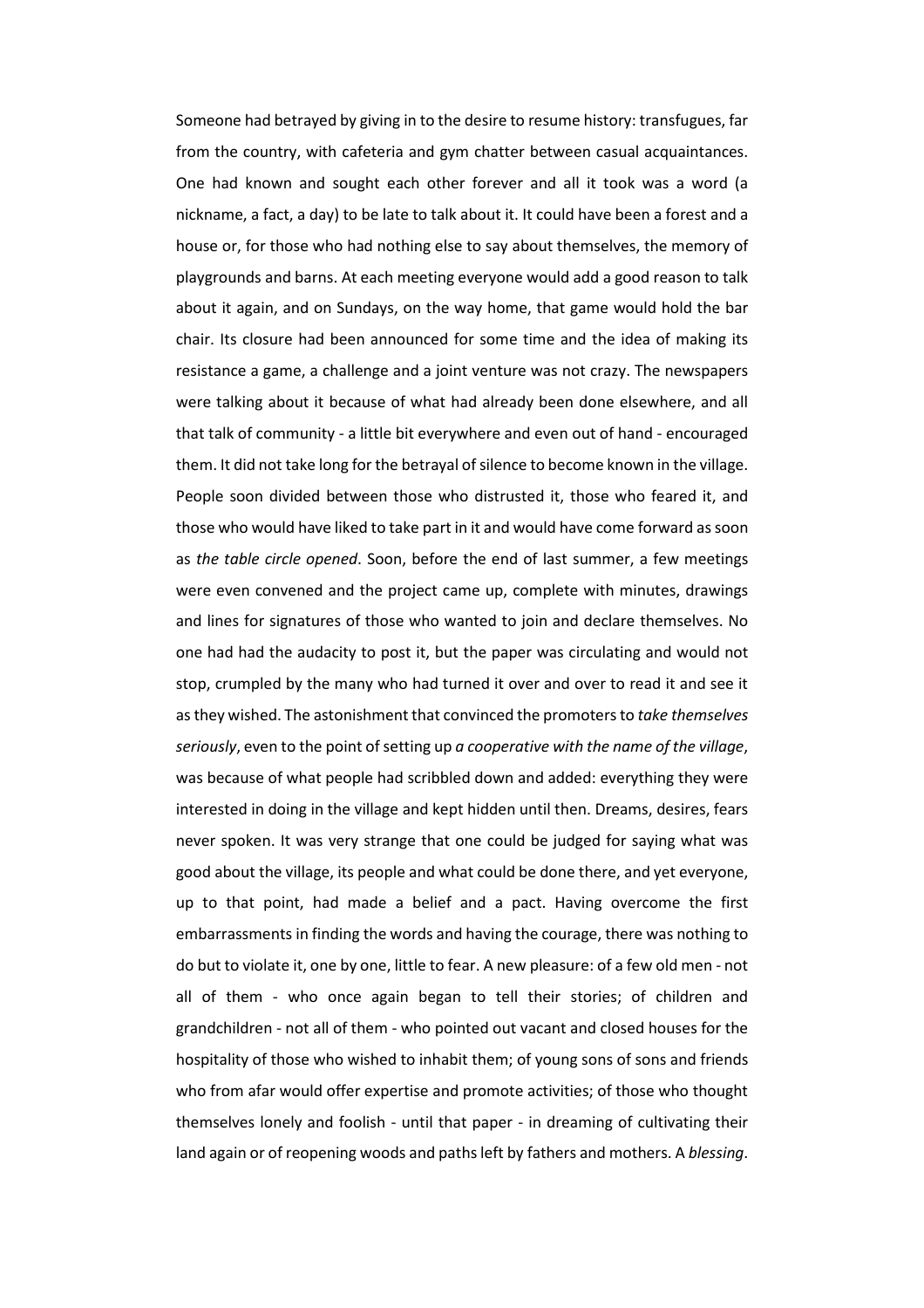#### *Inhabitant institutions.*

News of that movement could not go unnoticed by those who had never lost the word and - by vocation, necessity or office - distributed it with precise rhythms and rituals. A liturgy that marked the times of the country in weeks, months or seasons so that the civic, municipal or parish registers could be compiled to last in the counting of the living and the dead, at least on paper. Each institution had its own head, its own time, its own facts, and its own small group of devout observants to celebrate the tradition. The proloco, which bought wine and chestnuts to make it still the annual feast; the public assistance, with the safety or amusement it gave everyone to see and hear the ambulance nearby; the parish to dispense the sacraments. Confessions having fallen into disuse and baptisms and weddings having long since disappeared, the largest and most eagerly awaited attendance was at funerals: the only and *last truly communal occasion*. In the evenings at the morgue of the hospital in the provincial capital, the inhabitants still recognised each other from the same place and, in addition to the final farewell for those who had left and that of comfort to those who remained, there was that for those who only met on those occasions.

What was happening was completely new and disrupted *the institutional set-up of the village*. Such a wide-ranging and passionate conversation among the inhabitants without a death, a betrayal, a birth, the mayor to be elected and that it was not the second Sunday in November for the sour wine of *Ciabatta had never been* seen. One did not know in which register to write its fate.

Those who animated and participated in it were *publicly saying they were inhabitants*, interested in doing so, without being asked. The president - of the proloco and the public assistance together - wrote two identical letters - with the letterhead of one and the other - reminding everyone of the activities *unfailingly carried out in* favour of the community. The priest continued to limit himself to sermons and consecrations, confiding to his own, confidentially, that he *saw no interference* from that initiative. The mayor made some private phone calls to those who could tell him in detail *who and why attended* those meetings. There is no time here to dwell on how those days prepared others and there was much to discuss and wait for before those institutions really took an interest in what was happening among the people. It is enough here to believe that it happened and that it can happen again.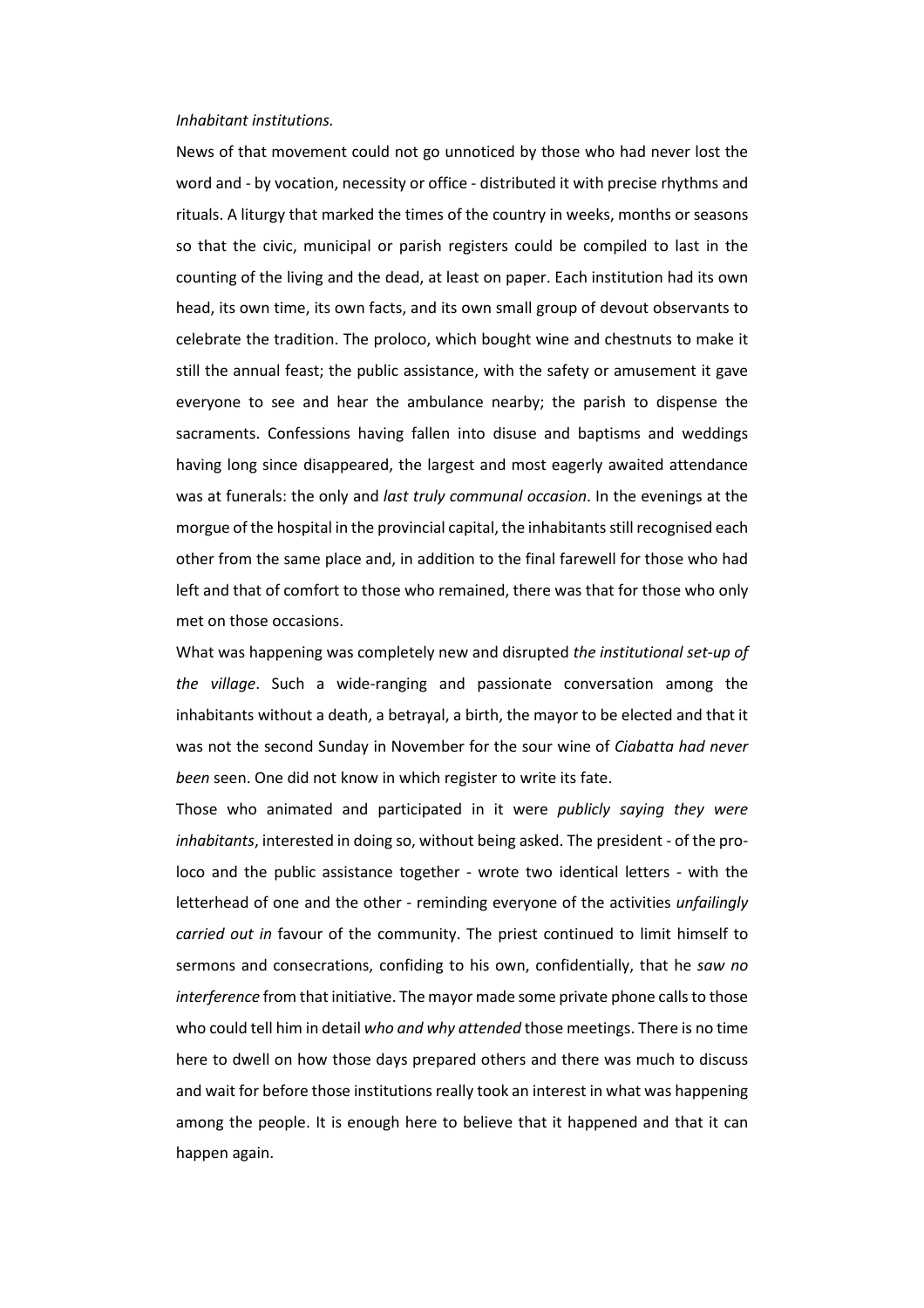Extraordinary openings. At Mass, the priest explained the *multiplication of the loaves and fishes by* talking about the community oven, which, thanks to that *providential* movement, could be rekindled. Privately he wasted no opportunity then to suggest to wealthy families of land and stables to make them available to young people who had written that they wanted them open and productive. The old woman who wore the perpetual's robes and the bell-ringer who followed her left in confusion when, outside the church, she went so far as to speak of the *offertory* in mentioning the gift of the vicarage to the cooperative to host new tourists there, provided they were respectful.

The proloco and public assistance proposed to change the name and purpose of their annual festivities.

The mayor voluntarily came to one of the meetings to listen and take notes. He took the floor at the city council meeting - and spent it well - to propose that the old school be made available to the cooperative so that, *thanks to those ideas, it could become useful again for everyone*.

Among the younger ones there were those who had never seen the mayor and had also never been educated about his function before. Among the older ones, on the other hand, some had returned to the Mass attracted by those strange homilies. To feel expected and important for something and to be told about it *as if one were inside a parable* - so the bishop had written in a letter to the inhabitants concerning those events, recalling nothing less than encyclicals and popes - filled many - but not all - with emotion and a certain responsibility.

The help of many and the good advice of those who had seen so many of those stories before making them or studying them in books was helpful in preparing themselves properly for that new celebration.

## *A new spirit. Transformation.*

The liturgy, the ribbon cuttings, the institutional greetings, the signalling of the social and cultural associations present with their commitment, the silences and the applause, on the day of the celebration, appeared in the right order. From the glances, gestures and words, everyone understood that *these were not facts of circumstance but signs of a journey made together for real.* Unexpectedly at that point, with an emotion of regard, also came the thanks to the many in the community who had allowed themselves to be involved in what they *could do or produce and sell*. When they said *community,* along with everything else and in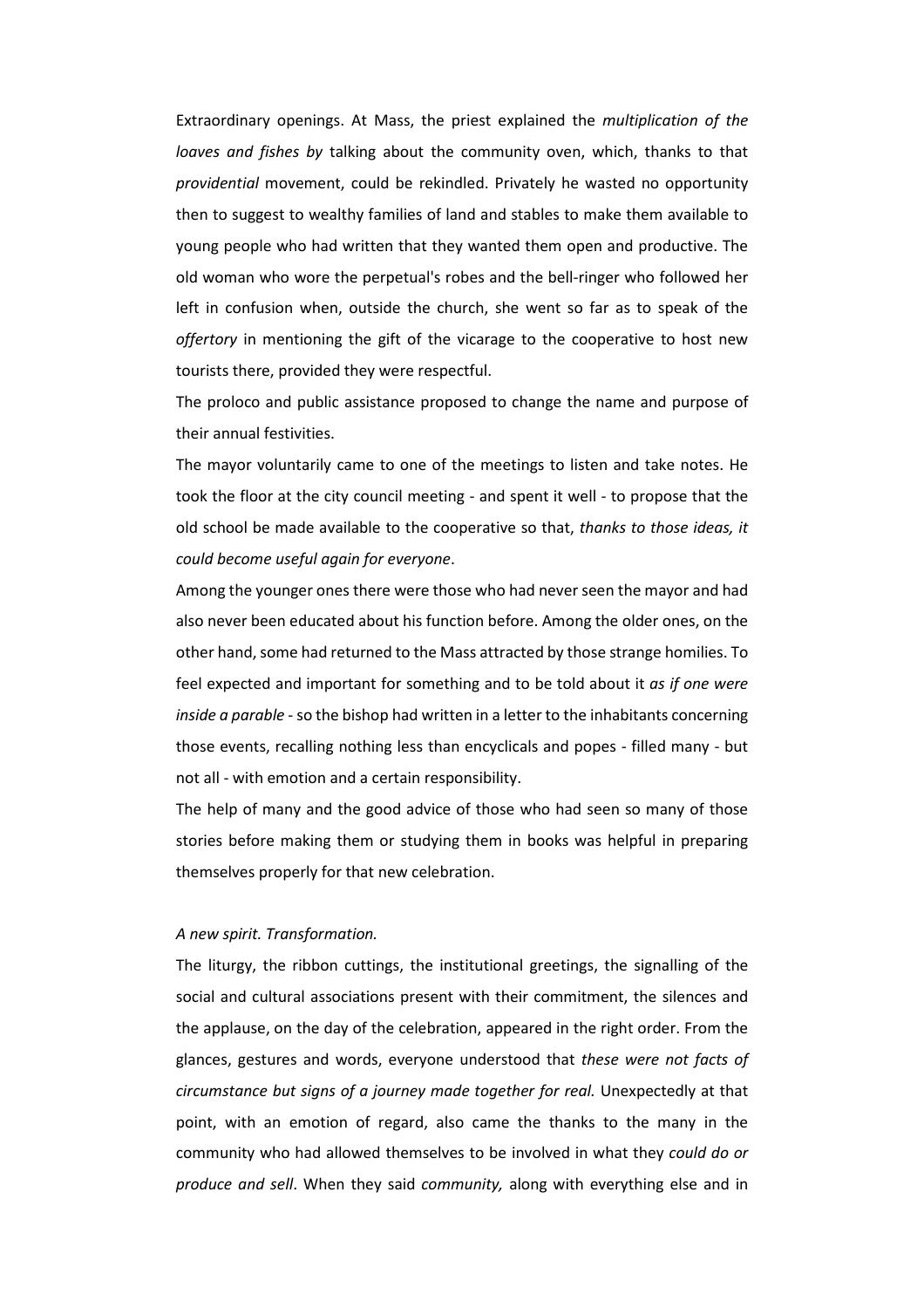front of those images, the square fell silent as never before. It was not out of respect, as at conventions, or out of fear, as in church, not even out of fairness, as in the council chamber. It was to savour the taste and pleasure of what felt right and beautiful at that moment together. A common sense of value and reason that had been forgotten and thought lost.

Even the reference to *those from outside who, from the city or other bell towers,*  had lent a hand and wanted to collaborate did not divide the small square full of people, as it probably would have done in other circumstances. The dialects were broad and understandable to all, the Italian simple, some of the old men held conversations in gestures with passing foreign tourists. Everyone had become attentive and intrigued. Even the most shy had come out of their homes, not at all intimidated and full of confidence.

Even *the most difficult words came*. Just enough time to get used to the *community -* said in those ways - that another, longer and more complicated one, silenced the square again, between church and town hall. *Transformation. Nothing could be like before*.

"*Every word spoken in person also had to become social". "It was urgent to become a story". "No house and no thing could be out of it, ugly or closed". "Everything had to serve its former use together with another to be invented"*. "*Nothing had to be just for those who worked there or owned it". "It was necessary to go beyond the boundaries of the country*," one of those speaking had even said, "in *order to be,"*  he had continued*, "of the big world and of everyone*.

The reasoning thereafter had challenged the patience of the older ones and even some of the younger ones struggled to follow along. *Sustainability, awareness, social innovation, digital, global:* terms that pushed the discourse far beyond what could be believed and saying those things, though necessary, made some go back to their homes or get lost in chatter among themselves. Those who remained to listen, however, were immediately part of it and *agreed to work for everyone with the* aim of attracting to the village those who were needed for those achievements. From the nearest villages, returning from the city or arriving from more distant worlds, people had to arrive who wanted to live a day, a month or a whole life in the same way as them. To be its inhabitants.

*A possible task. Citizenships.*